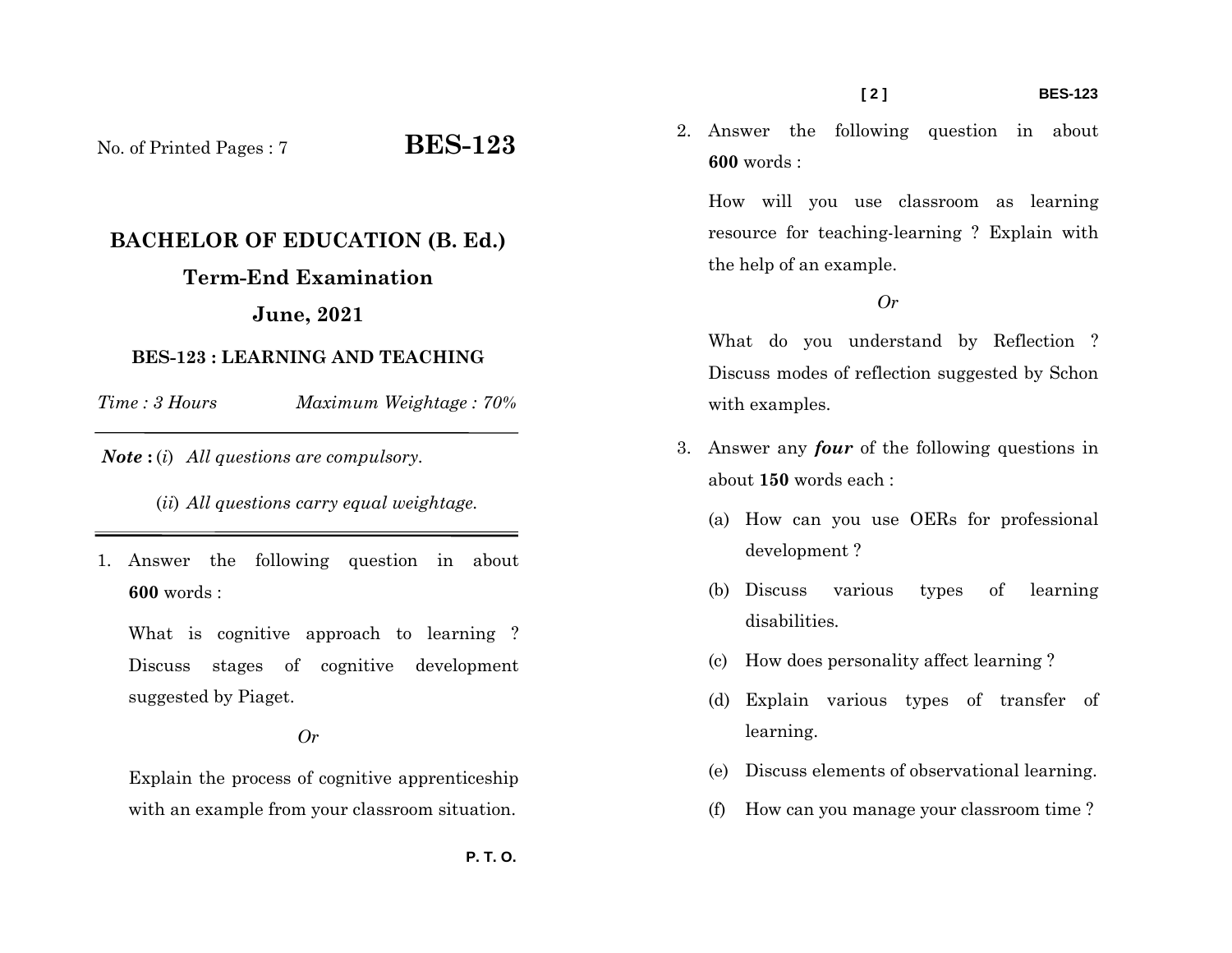4. Answer the following question in about  $600$  words:

How is behaviourist lesson planning different from constructivist lesson planning ? Prepare a lesson plan on any topic of your choice using constructivist approach to lesson planning.

## **BES-123**

शिक्षा में स्नातक (बी. एड.) सत्रांत परीक्षा जून*,*  $2021$ बी.ई.एस.-123: अधिगम और शिक्षण समय : 3 घण्टे अधिकतम भारिता : 70% *नोट* : (i) सभी प्रश्न अनिवार्य हैं।  $(ii)$  सभी प्रश्नों की भारिता समान है। 1. निम्नलिखित प्रश्न का उत्तर लगभग 600 शब्दों में दीजिए : अधिगम का संज्ञानात्मक उपागम क्या है ? पियाजे द्वारा सुझाए गए संज्ञानात्मक विकास के स्तरों की चर्चा कीजिए।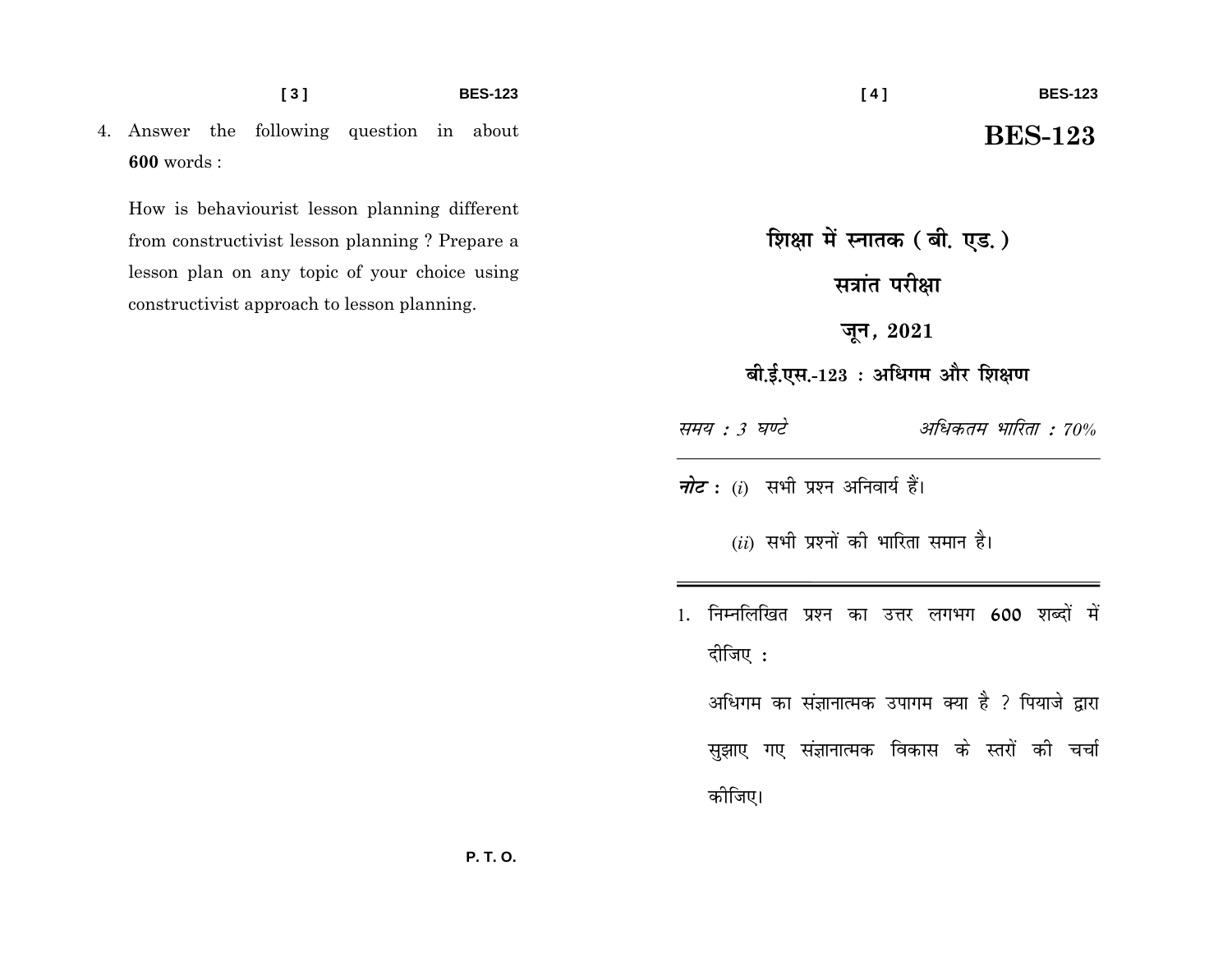#### $[5]$ **BES-123** अथवा

अपनी कक्षाकक्ष परिस्थिति से **एक** उदाहरण लेते हुए संज्ञानात्मक प्रशिक्षुता (Cognitive apprenticeship) की प्रक्रिया की व्याख्या कीजिए।

2. निम्नलिखित प्रश्न का उत्तर लगभग 600 शब्दों में दीजिए :

शिक्षण-अधिगम के लिए अधिगम संसाधन के रूप में आप कक्षाकक्ष का प्रयोग कैसे करेंगे? उदाहरण की सहायता से व्याख्या कीजिए।

#### अथवा

मुक्त चिन्तन से आप क्या समझते हैं? उदाहरणों की सहायता से सोहन (Schon) द्वारा सुझाए गए मुक्त चिन्तन के तरीकों की चर्चा कीजिए।

- $[6]$ **BES-123** 3. निम्नलिखित में से किन्हीं **चार** प्रश्नों के उत्तर दीजिए। प्रत्येक उत्तर लगभग 150 शब्दों में हो :
	- (a) वृत्तिक विकास के लिए मृ शैक्षिक संसाधनों का प्रयोग आप कैसे करेंगे?
	- (b) विविध प्रकार की अधिगम निर्योग्यताओं की चर्चा कोजिए।
	- (c) अधिगम को व्यक्तित्व कैसे प्रभावित करता है?
	- (d) विभिन्न प्रकार के अधिगम-स्थानान्तरणों की व्याख्या कीजिए।
	- (e) अवलोकनात्मक अधिगम के तत्वों की चर्चा कोजिए।
	- (f) आप अपने कक्षाकक्ष समय का प्रबन्धन कैसे करेंगे?